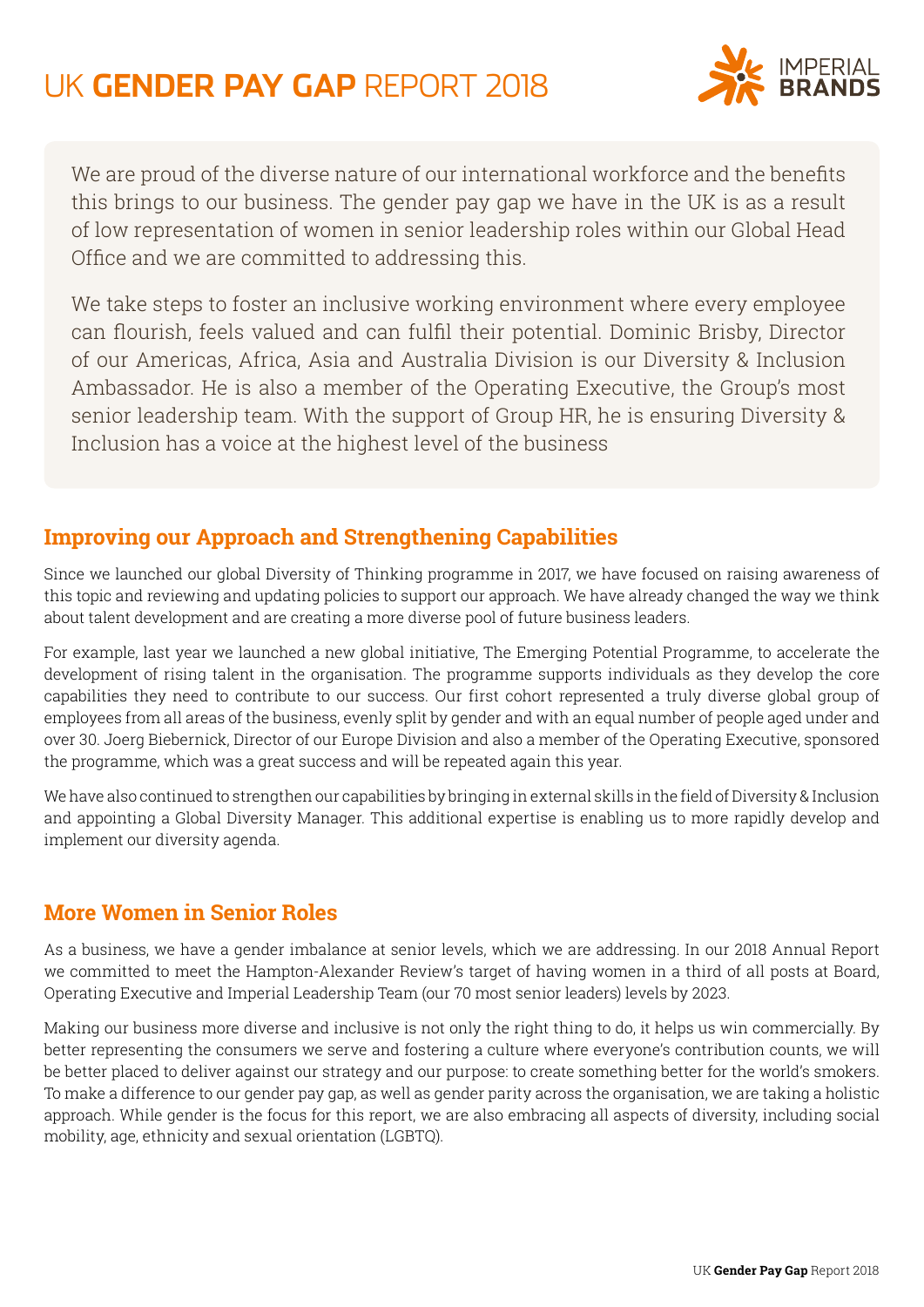

### **UNDERSTANDING OUR GENDER PAY GAP**

### **Pay and Bonus Gap**

#### **Difference between men and women**

|                     | 2017        |               | 2018        |               |
|---------------------|-------------|---------------|-------------|---------------|
|                     | <b>Mean</b> | <b>Median</b> | <b>Mean</b> | <b>Median</b> |
| <b>Hourly Pay</b>   | 20.9%       | 15.2%         | 26.3%       | 13.9%         |
| <b>Annual Bonus</b> | 56.1%       | 33.7%         | 52.4%       | 40.0%         |

The table above shows our mean and median gender pay gap and difference in bonus for employees of our UK business, Imperial Tobacco Limited (Imperial Tobacco) as of the snapshot dates: 5 April 2017 and 5 April 2018.

Our three Executive Board Directors (Chief Executive Alison Cooper, Chief Financial Officer Oliver Tant and Chief Development Officer Matthew Phillips) are excluded from the figures as they are employed by parent company Imperial Brands PLC, rather than by Imperial Tobacco. If they were included, the difference in mean hourly pay drops to 24.0% and the difference in mean annual bonus drops to 26.5%.

#### **Percentage Receiving a Bonus**



These figures are based on a population of 898 UK employees, which includes our Global Head Office (426 employees), UK Sales Operation (379 employees) and Nottingham Customer Service Centre (93 employees).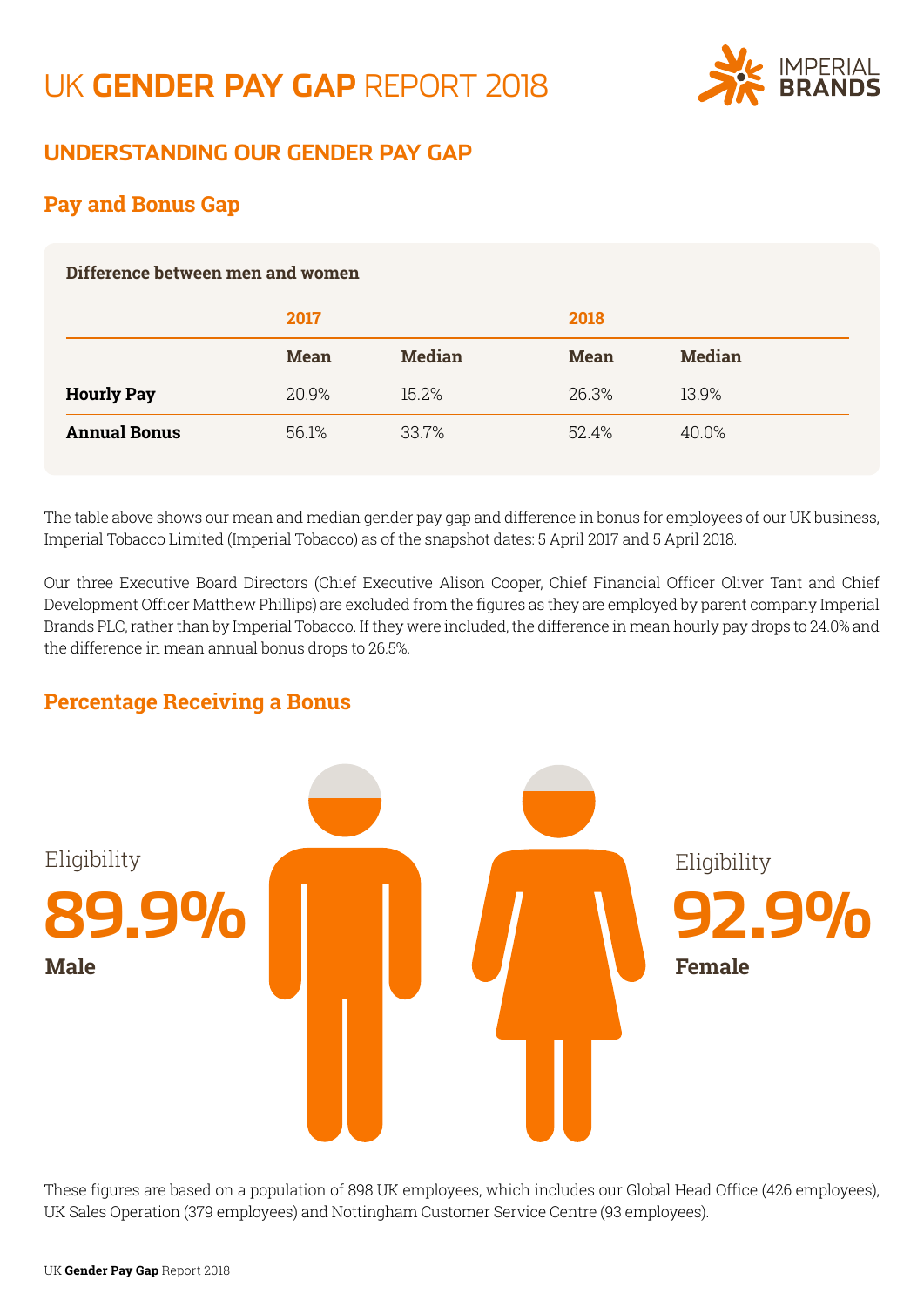

While our median pay gap has decreased by 1.3% since 2017, our mean pay gap has increased by 5.4%. This was driven by ongoing reorganisation in support of our strategy, which has included a significant reorganisation in our UK Sales Operation, resulting in an overall 20% reduction in our UK employee population. Without the impact of re-organising our UK Sales Operation, the 2018 mean pay gap would have seen a slight improvement from 20.9% to 20.6%. All our permanent UK employees are eligible for an annual bonus.

## **Percentage of Female Employees (UK)**

|                       | 2017  | 2018  | Improvement |
|-----------------------|-------|-------|-------------|
| <b>Senior Leaders</b> | 12.0% | 15.3% | $+3.3%$     |
| <b>Management</b>     | 32.1% | 34.8% | $+2.7%$     |
| <b>Employees</b>      | 38.3% | 41.1% | $+2.8%$     |
| <b>Total</b>          | 34.2% | 36.2% | $+2.0%$     |

Female representation in our UK workforce rose from 34.2% to 36.2% in 2018, an increase which was reflected across all employee levels. There has been an increase in the number of women in senior roles following the actions we have taken but these gains are not reflected in our overall pay gap due to similar or greater increases in the number of women in lower paid roles.

### **Gender Split by Hourly Pay Quartile**